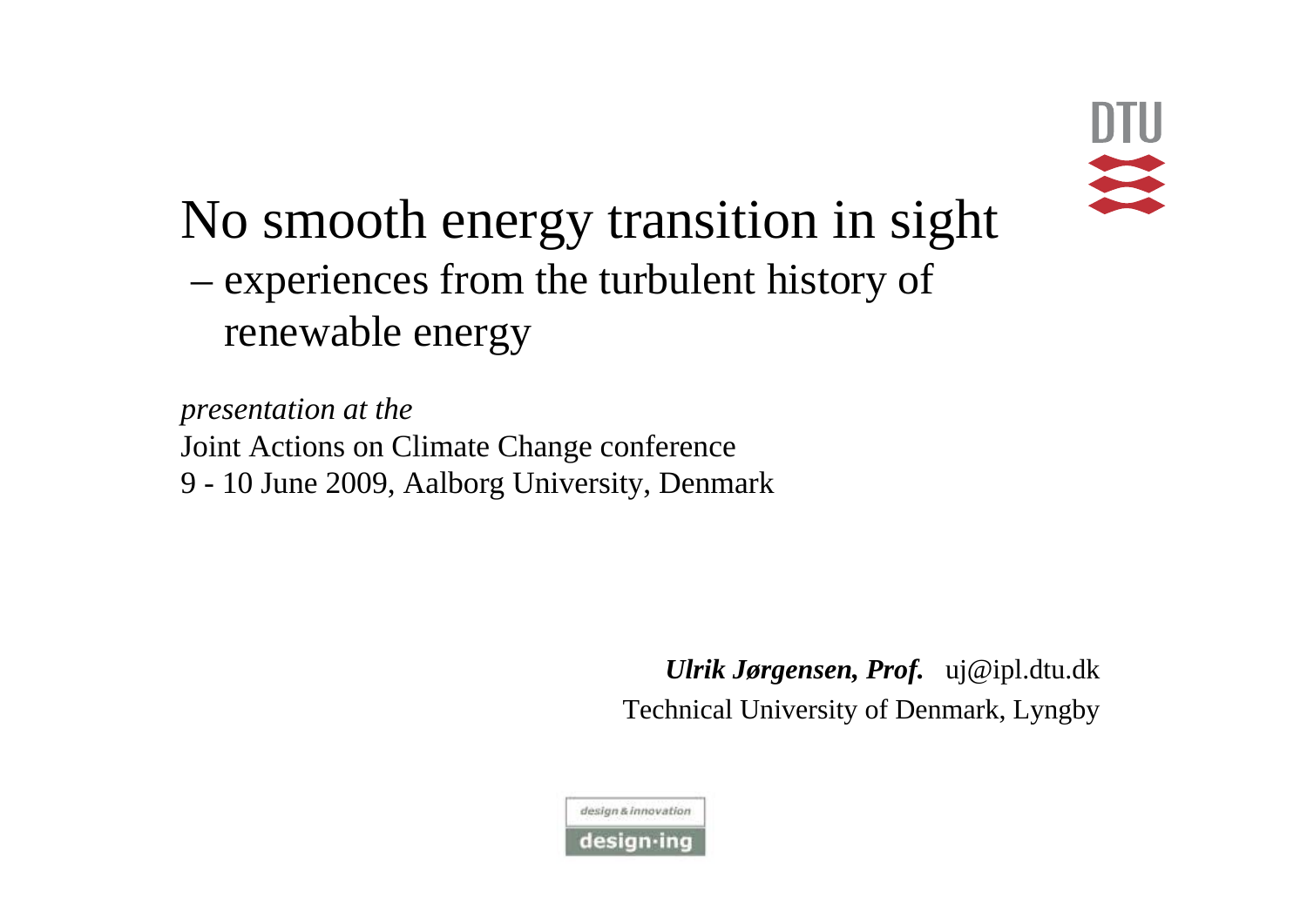#### Wind and biogas today …

- technically working and economically feasible
- high growth and penetration rates
- potential as dominant forms of renewable energy
- though still questions to size, scalability, and system integration
- but ... not always so!
- judged useless and without a future several times

Why such a turbulent history and conflicting assessments?

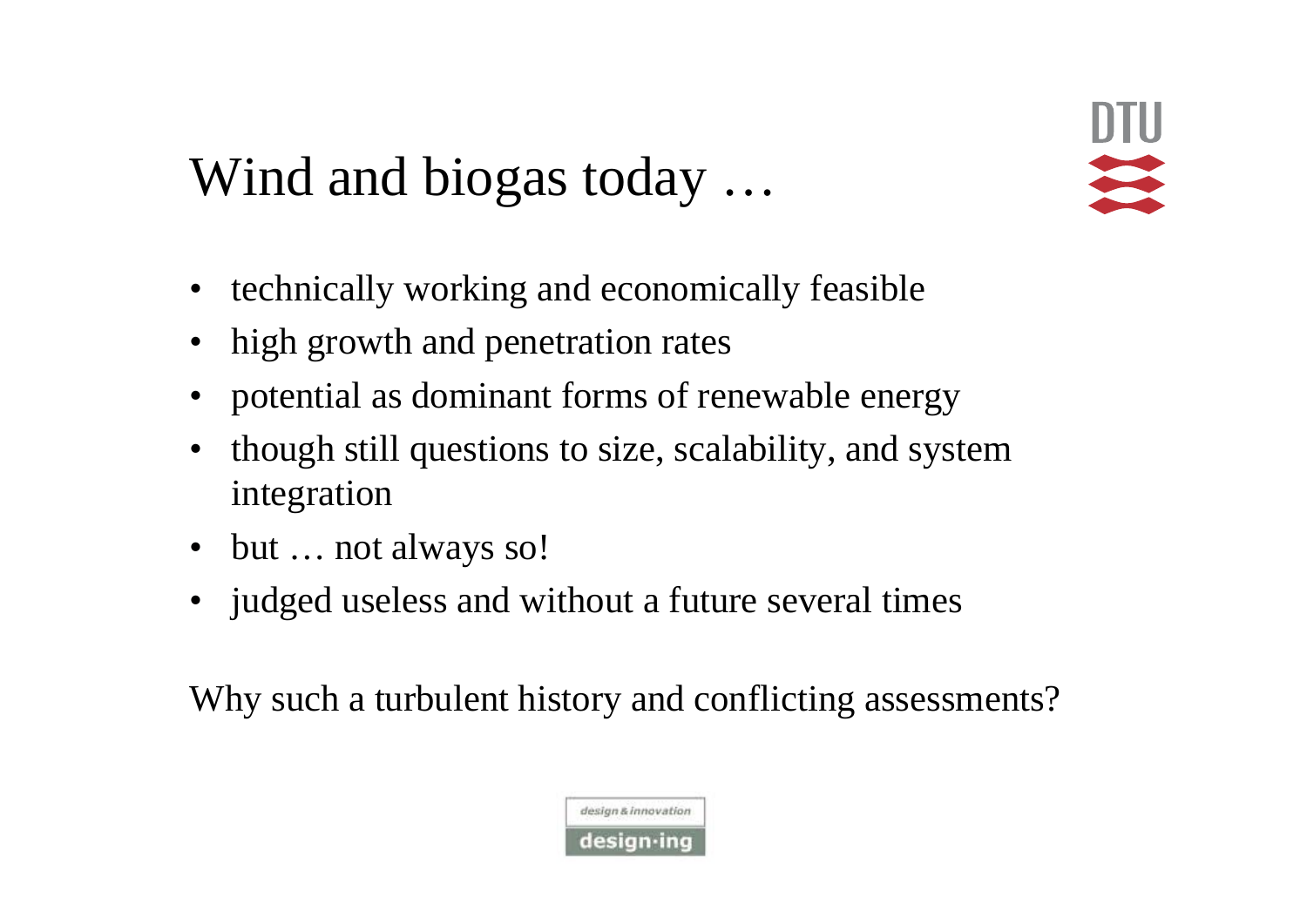### The bigger picture

- technical, environmental, and economic qualities are associated with energy technologies
- often in situations identified as inherent properties of the technologies – while they are temporary, not stable
- associations results of actor engagements and mediations
- represents institutional and material politics
- e.g. are the roles of substances as carriers or sources dependent of the technologies of utilization and context
- the two cases illustrate these material dimensions
- a sociology of energy systems is about actors giving meaning to materials and politics

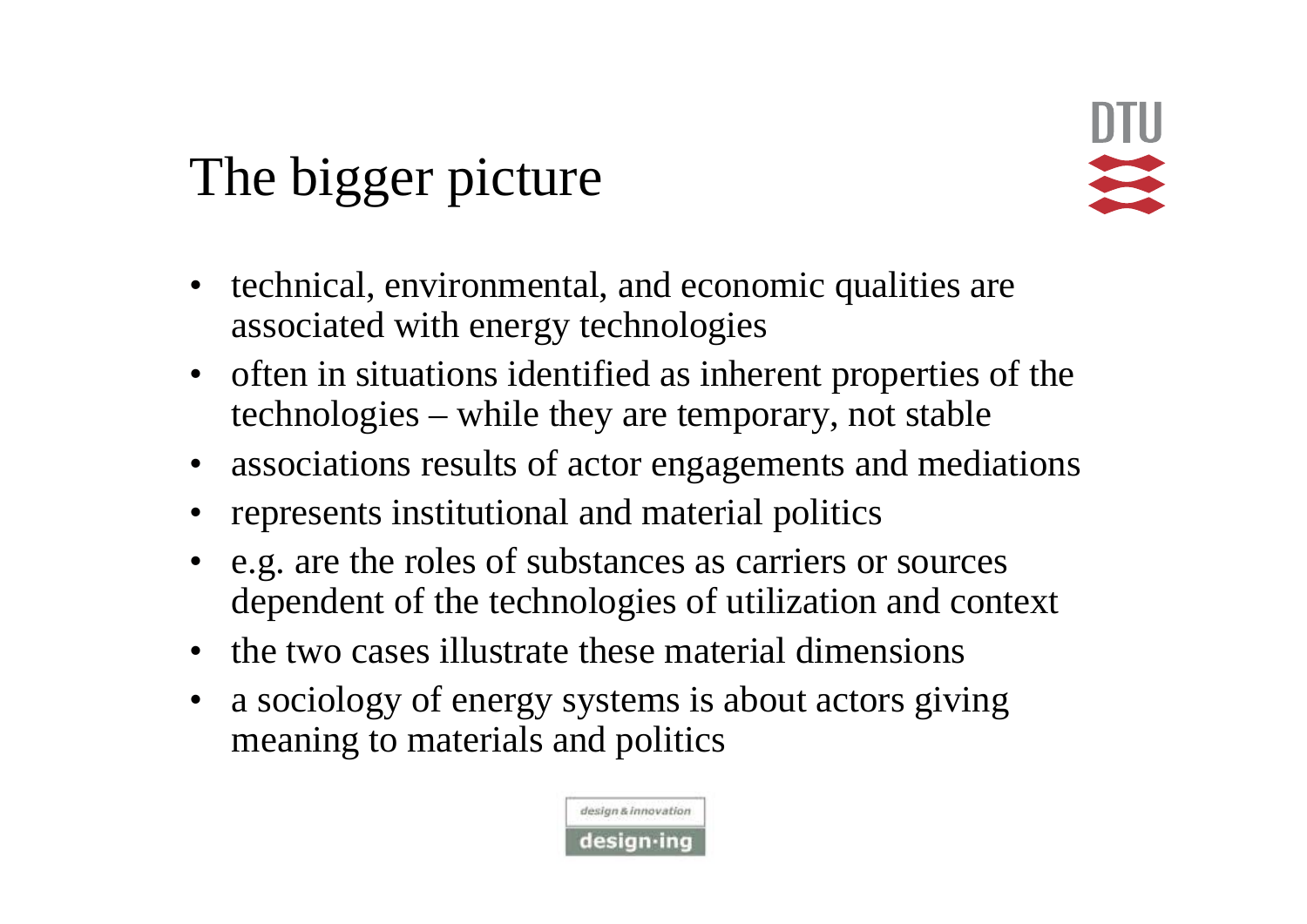#### Energy systems – transitions

- new energy technologies have to fight to get a place in the existing energy systems
- technological regimes dominate and are built on existing technical infrastructures and established institution
- not only in economic and technical priorities, but in the conceptual framing of 'good solutions'
- finding a places and roles for new energy technologies implies a larger transition
- or at least defining niches and spaces for the new innovations to develop, be tested, and implemented

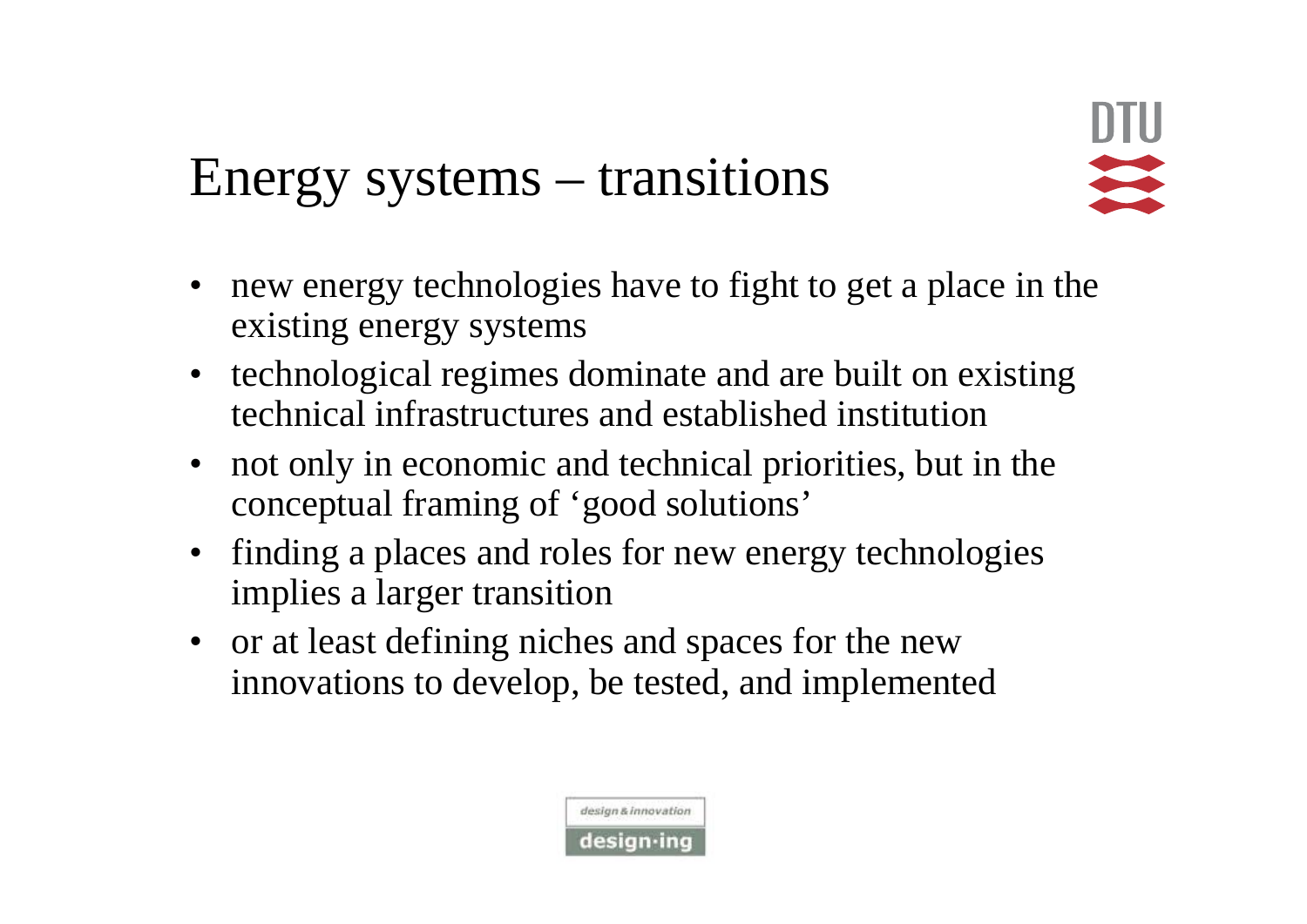## Storylines – authoring visions

- established institutions and stakes/shares are important in defining the sense making 'stories' to be told
- stories set the stage for e.g. 'security', 'climate', and 'efficiency'
- science/knowledge disciplines are involved as well
- storylines are an important part of constructing the bigger picture of interests and perspectives
- mapping the present relations and powers and defining / pre-occupying the future
- dominant institutions and companies frame policy and define the basis for models

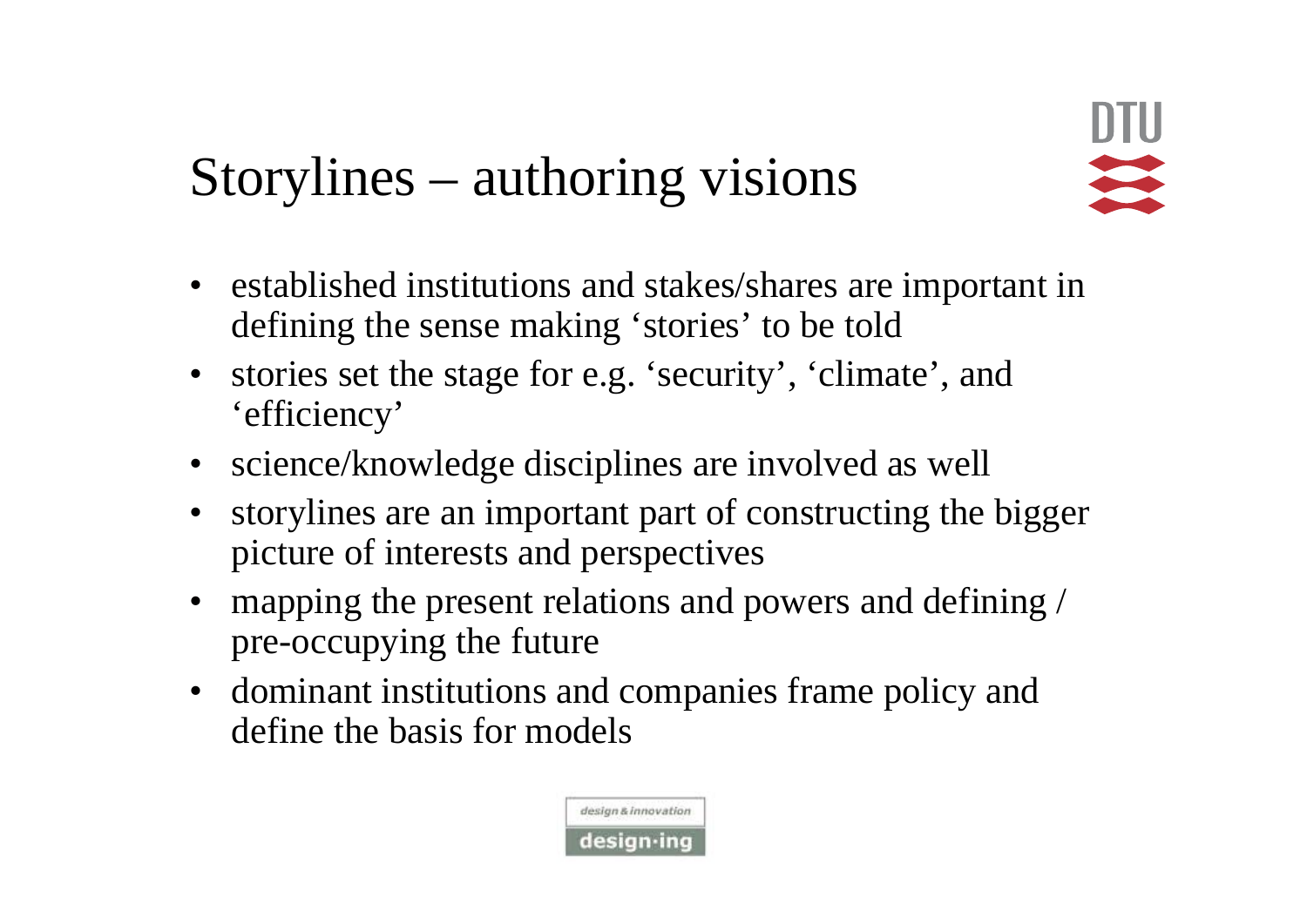#### **DTU** Longer history: electrifying the rural



experimental wind turbinesat Askov Højskole 1903

- producing electricity and using hydrogen to store energy

design & innovation design-ing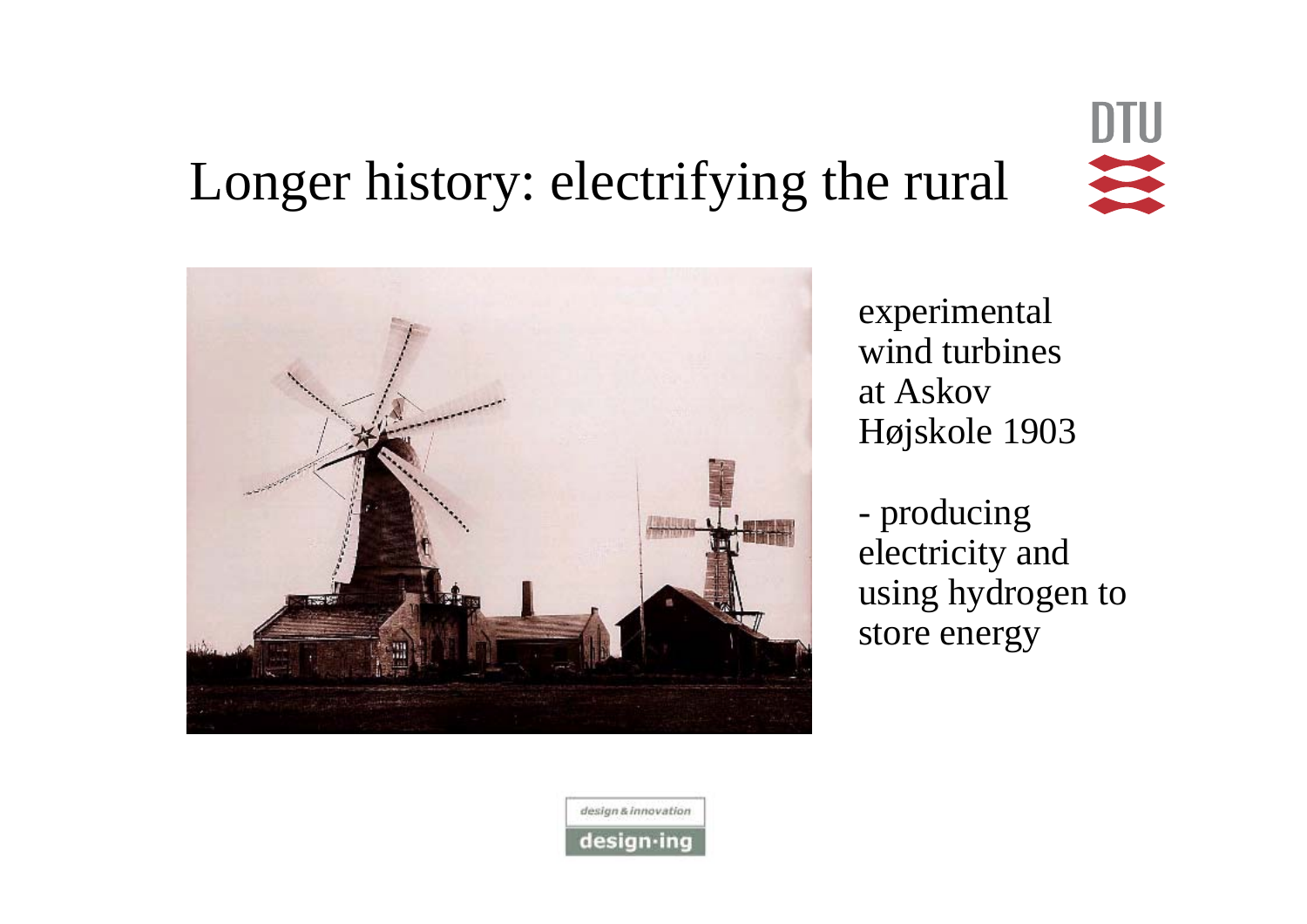### Backdrop: coal, gas, efficiency

- back-bone in Denmark: coal and oil fuelled electricity plants and co-generation of power and heat
- heavy  $CO<sub>2</sub>$ -emissions
- centralised and non-profit, public owned utilities
- energy crisis short term response: natural gas plants
- building codes and support programs improved heating efficiency of buildings
- planning and efficiency improvements lead to decoupling of energy consumption and growth in Denmark
- utilities are now centralized and semi-privatized

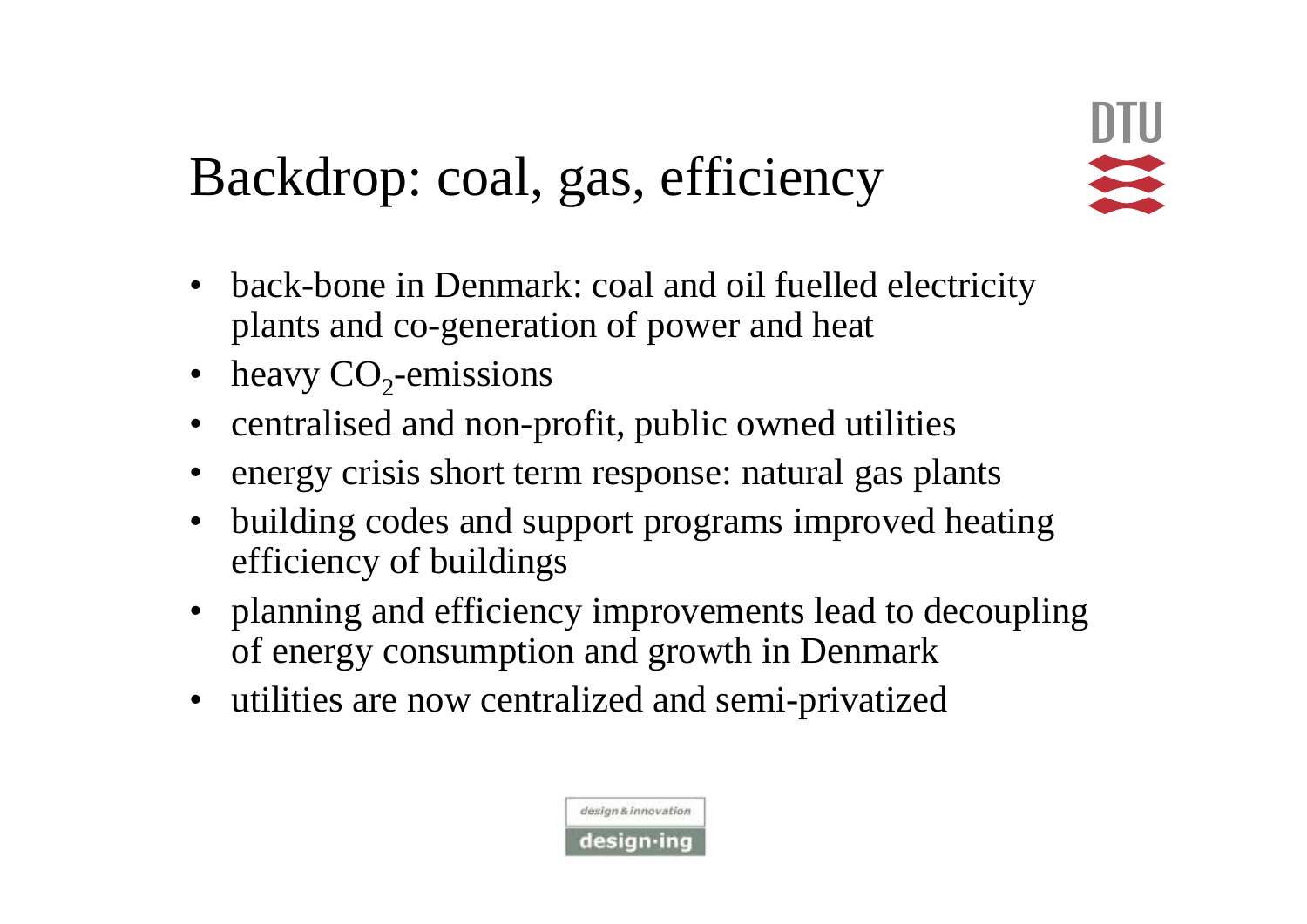### Wind and biogas – alternatives

- oil crisis in the early 1970ies created a social and political urgency
- controversy on nuclear power risks and fossil fuel shortages / dependencies grew during 1960ies
- controversy on the societal impact of centralized energy systems and institutions versus local supplies
- among others wind turbines and biogas were identified as alternatives
- not only to fossil fuels and nuclear, being renewable
- but also to the concentrations of 'power' in society, being outside the energy system and local / self-organized

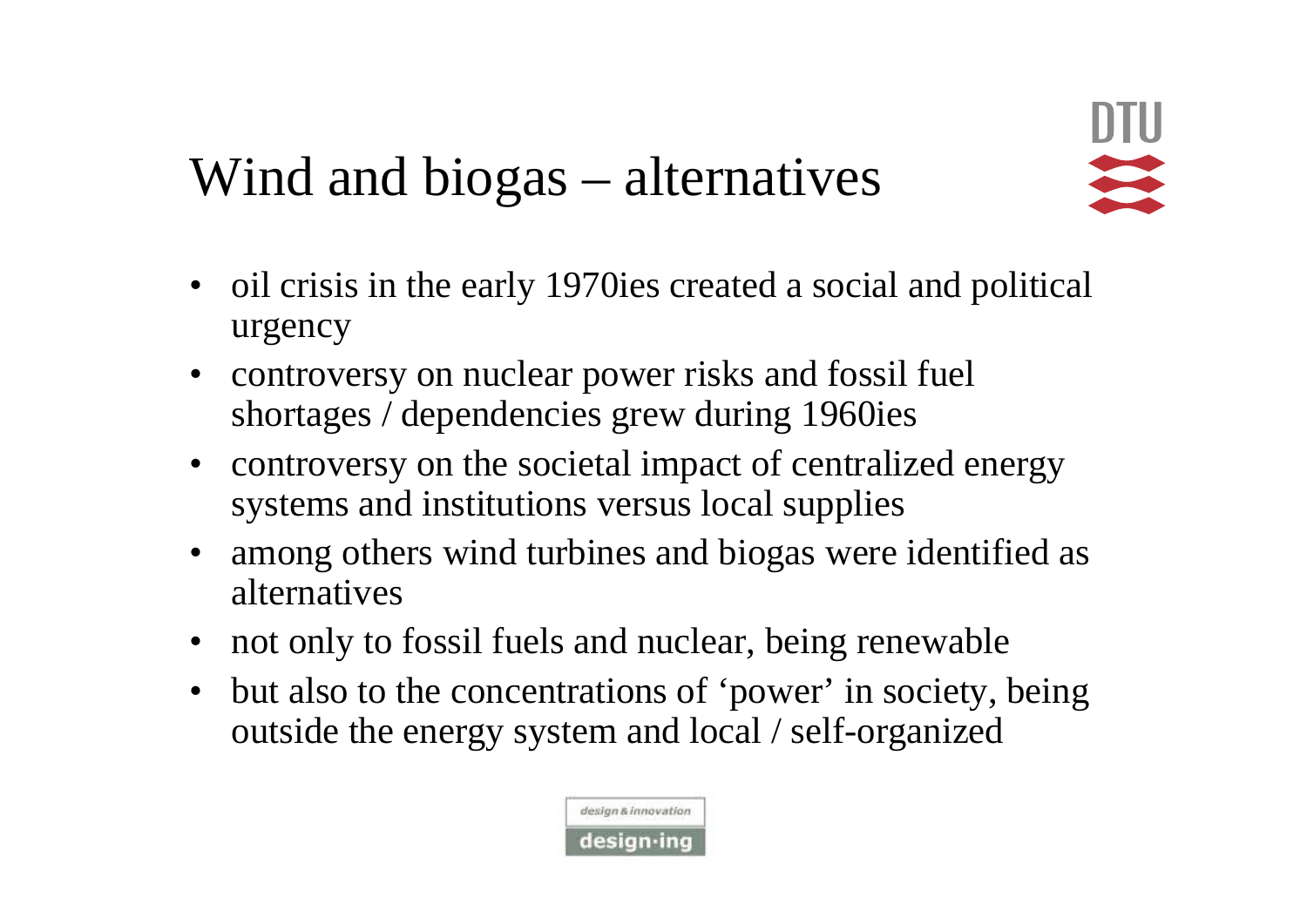#### Wind turbine entrepreneurs

- environment movement based 'grassroots' and wind energy entrepreneurs broke the barriers
- inspired by ideas of a local and independent energy technology
- bottom up (experiments and scaling) versus top down (research and design) strategies
- complexity of wind aerodynamics and structural dynamics underestimated making large, designed turbines fail
- technology and research support schemes were not very important
- annual wind meetings and the Risø test station crucial

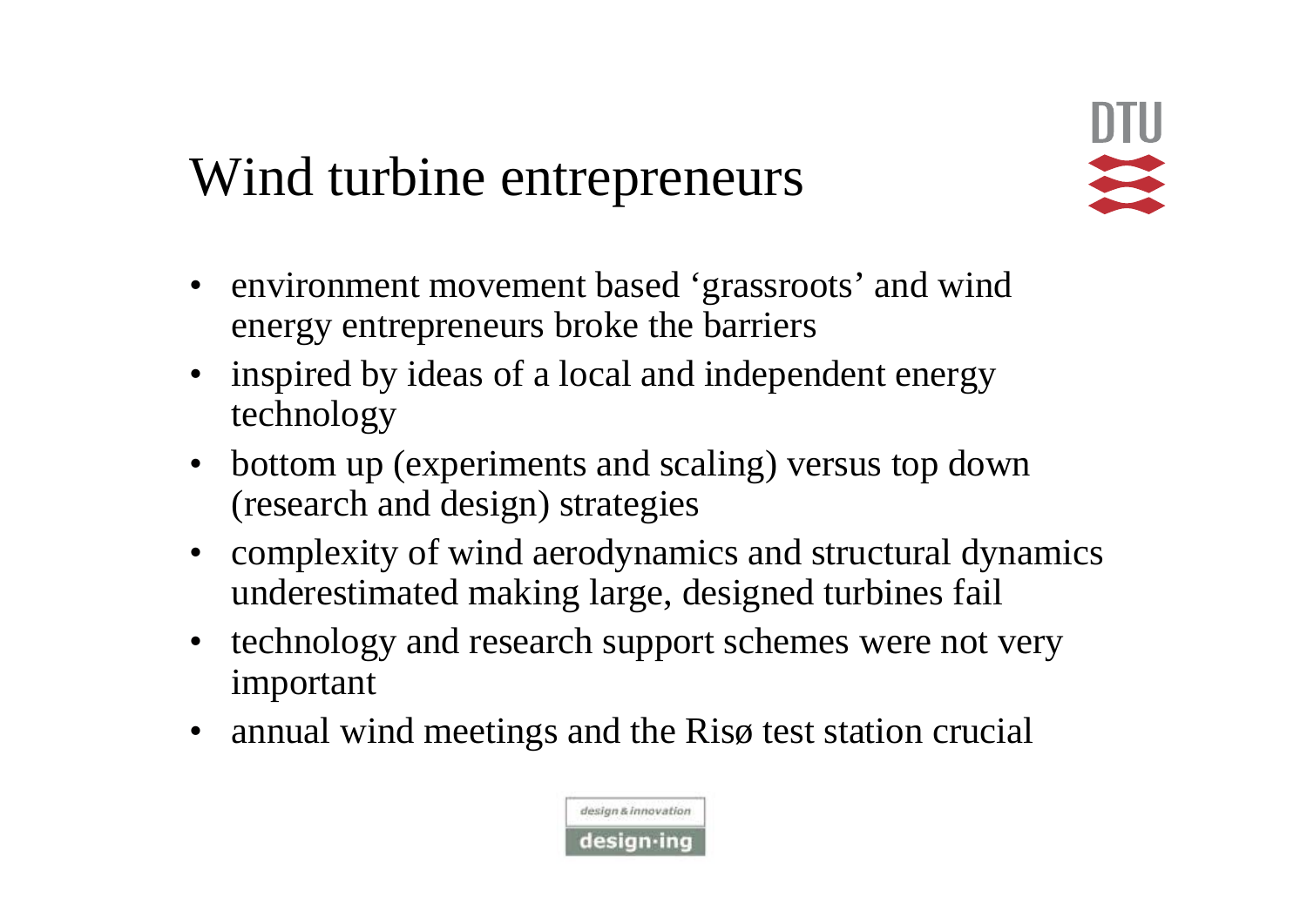### Creation of a new industry

- wind turbines taken up by machine industries in crisis
- soon crossing national borders as markets in Germany and California grew
- government support schemes for energy installations, but owned by cooperatives or local communities
- most important were forced grid connections and fixed prices, changing wind turbines to small energy utilities
- entry barriers and the importance of experience protected the industry in its 'infant' period
- integration in the grid based on rebuilt system control strategies pushing from 15 to 25 % (and more)

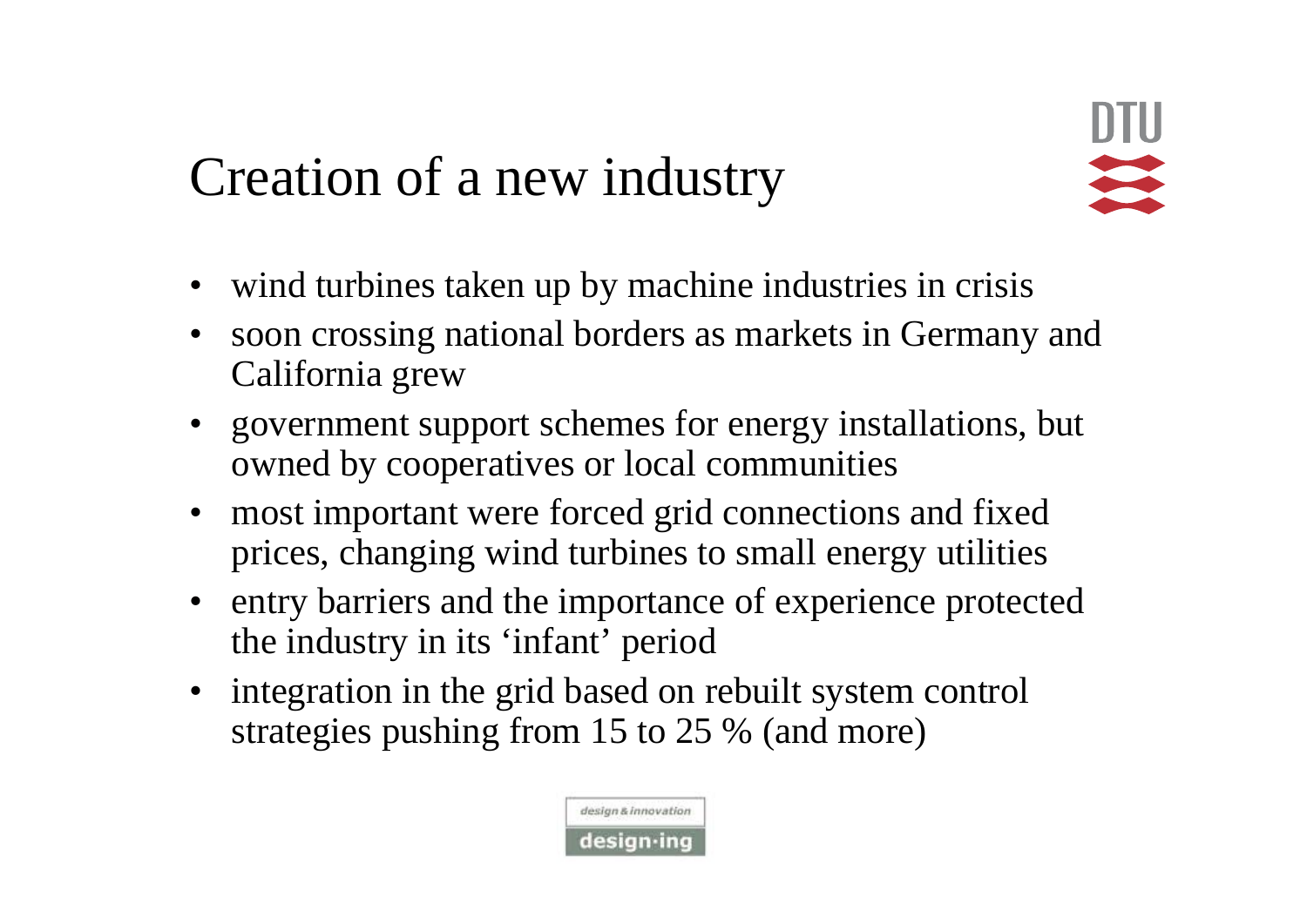### Priorities and properties

- important to master connections and systems management
- Kyoto and emissions trading schemes created new mechanisms favouring the polluters
- $CO<sub>2</sub>$  market emerge as separate new way of short term optimisations and few experiments with renewable energy
- market construction favours utilities and conventional, proven technologies
- major shift from local investors and entrepreneurs to financial markets and large investors changes the priorities
- while wind turbines today is considered an important contribution the context for innovation has changed

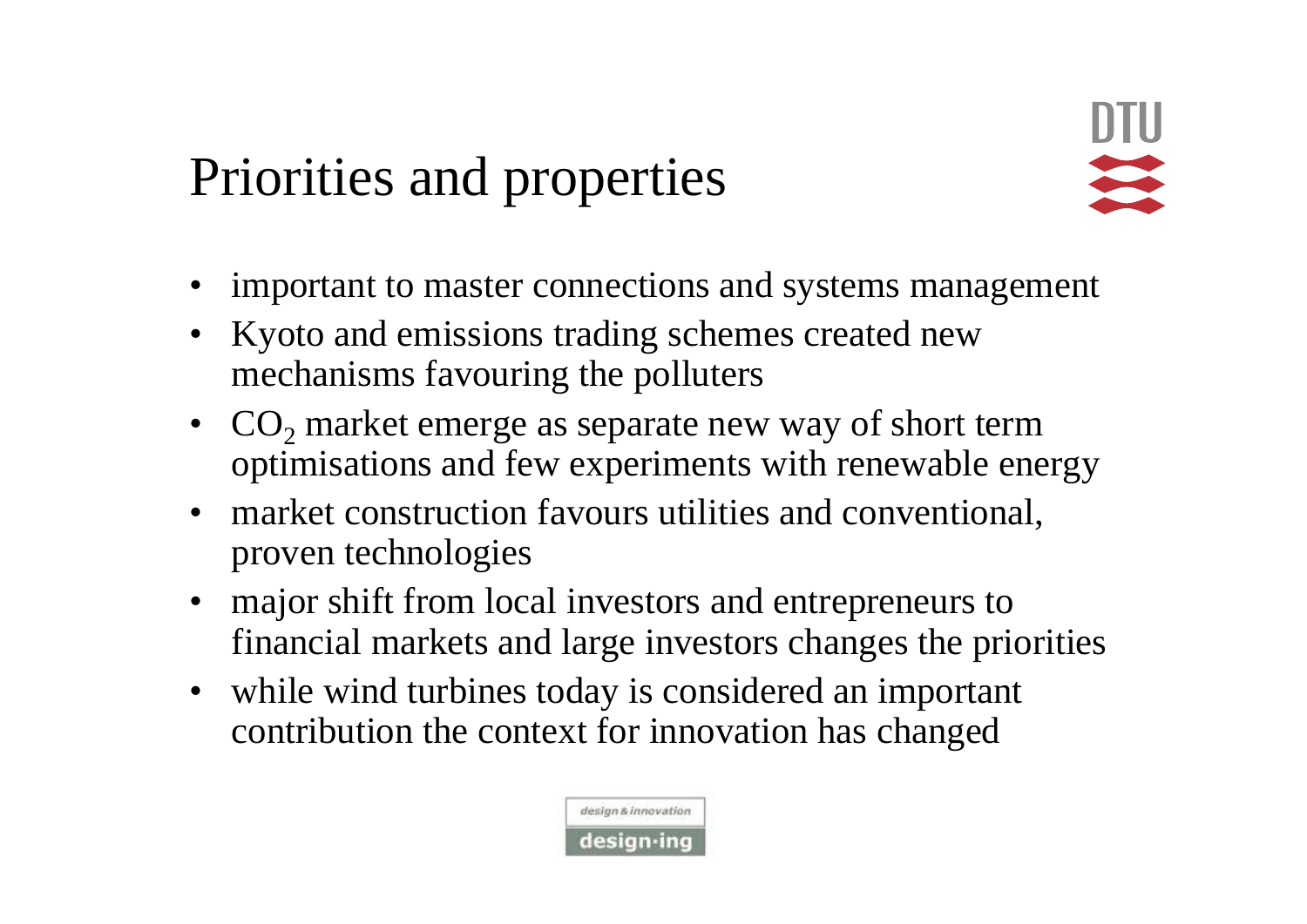#### Local biogas experiments

- farmers important in the first experiments with biogas producing heat at farms in the 1970ies
- engineering firms involved in the development and diffusion and a test facility was created in Horsens
- many practical, technical problems in making these small facilities function efficiently
- improvements were made in biogas yields, especially by using supplementary organic waste in the process
- but ... the problems made a generation of young farmers skeptical about the usefulness of biogas technologies

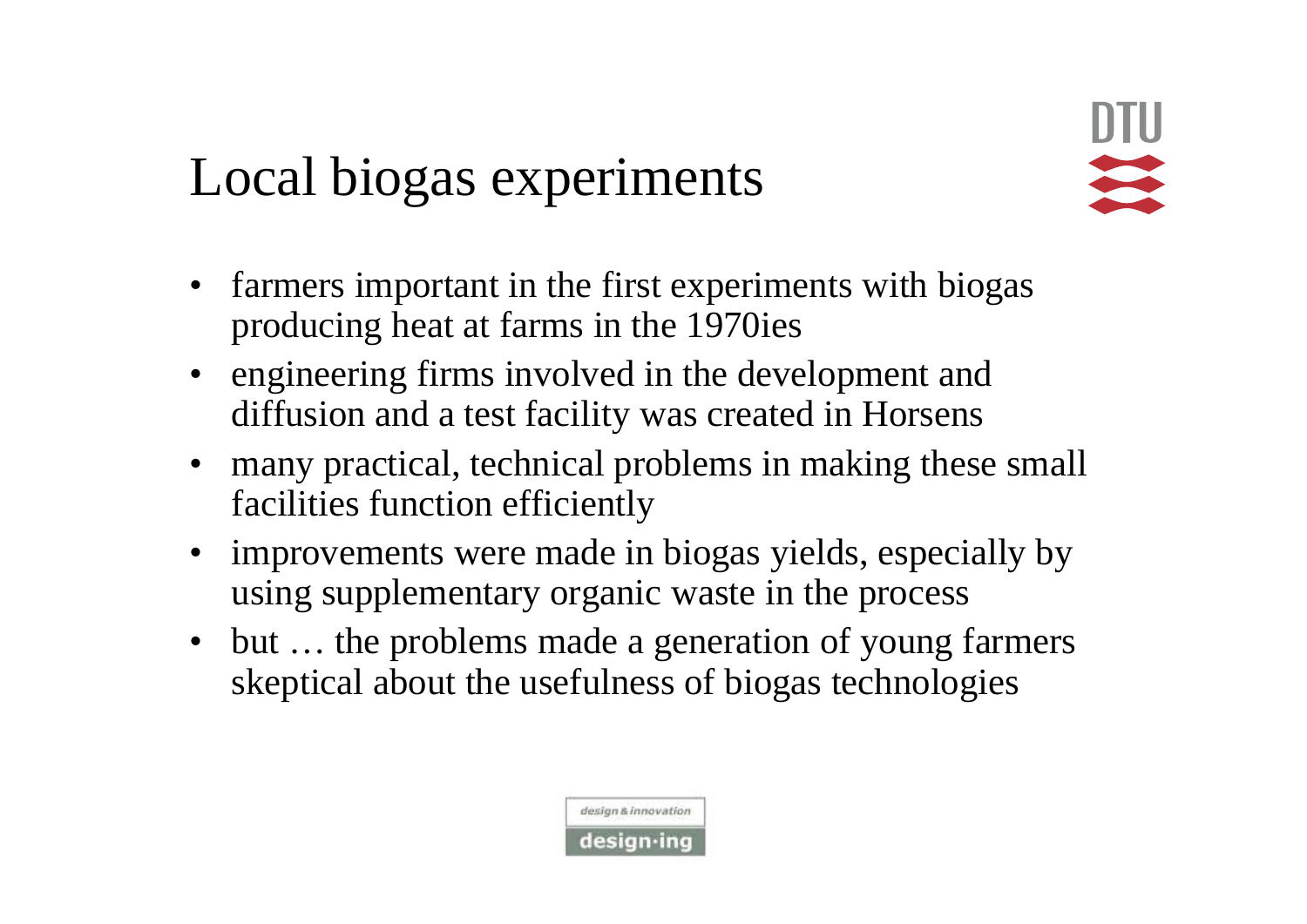### Common biogas facilities



- following the local farm based biogas installations common facilities were taken up in the 1980ies
- based on the lessons from the small facilities and due to the larger scale these installations were more successful
- economic support from the ministry of energy helped the diffusion
- based in the action plans for water quality improvement focusing on pollution from farms with e.g. fertilizers
- less focus on biogas as producer of energy, though still part of the equation
- changes in the support schemes ended the experiments

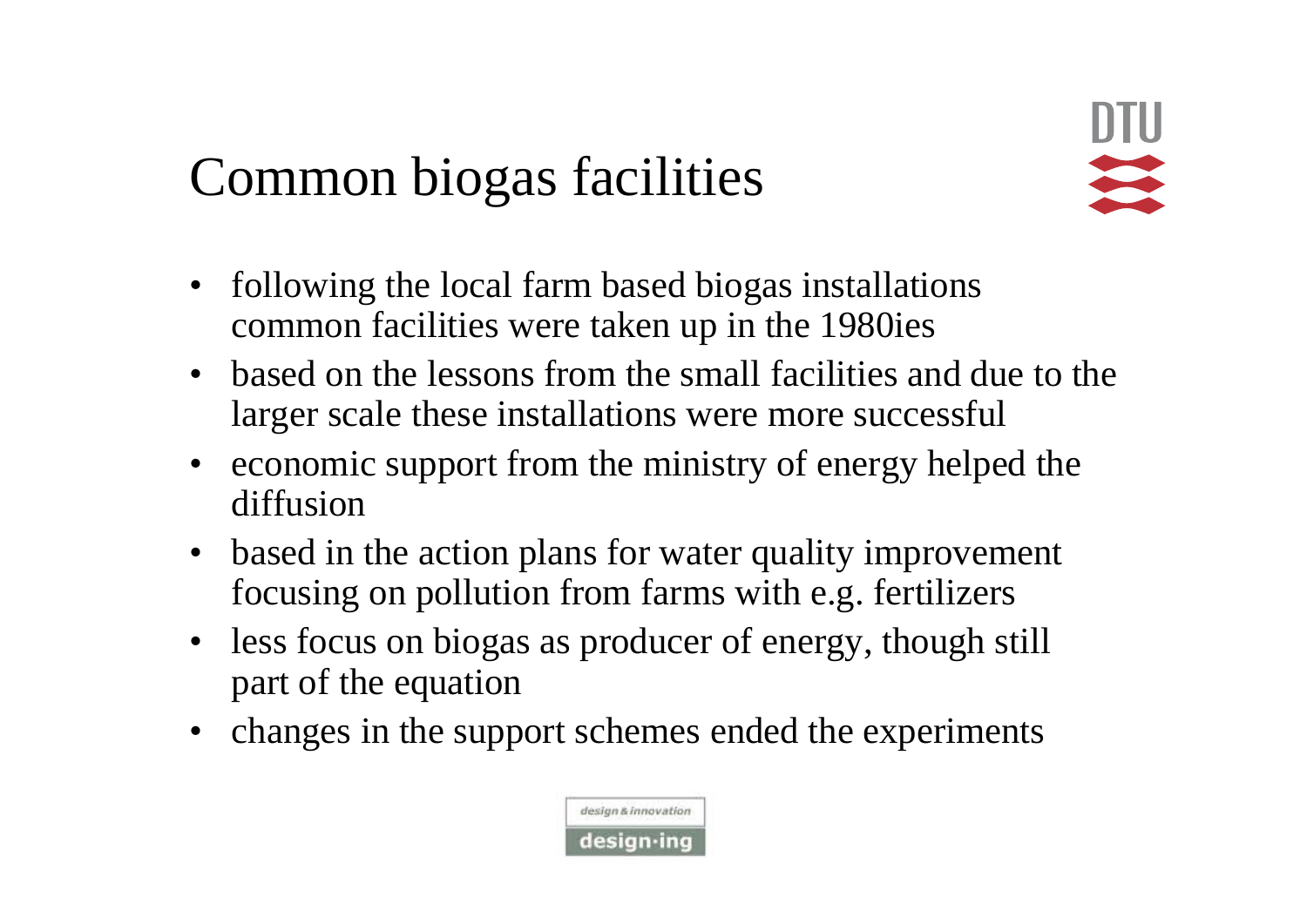### Biogas as integrated technology

- in the 1990ies biogas serves as an integrated technology solving a several problems within conventional agriculture
- policies also are linked to a larger aim in handling biomass as an energy source
- status: 19 common and 60 farm facilities handling 1.6 mill. tons of biomass – compared to Germany with >3000
- now envisaged to reduce nitrogen dilution, a renewable energy in Energy Plan 21, and handling household waste
- growing sizes of pig farms may improve scale and add smell pollution to the associated properties
- complexity in combining waste handling and energy

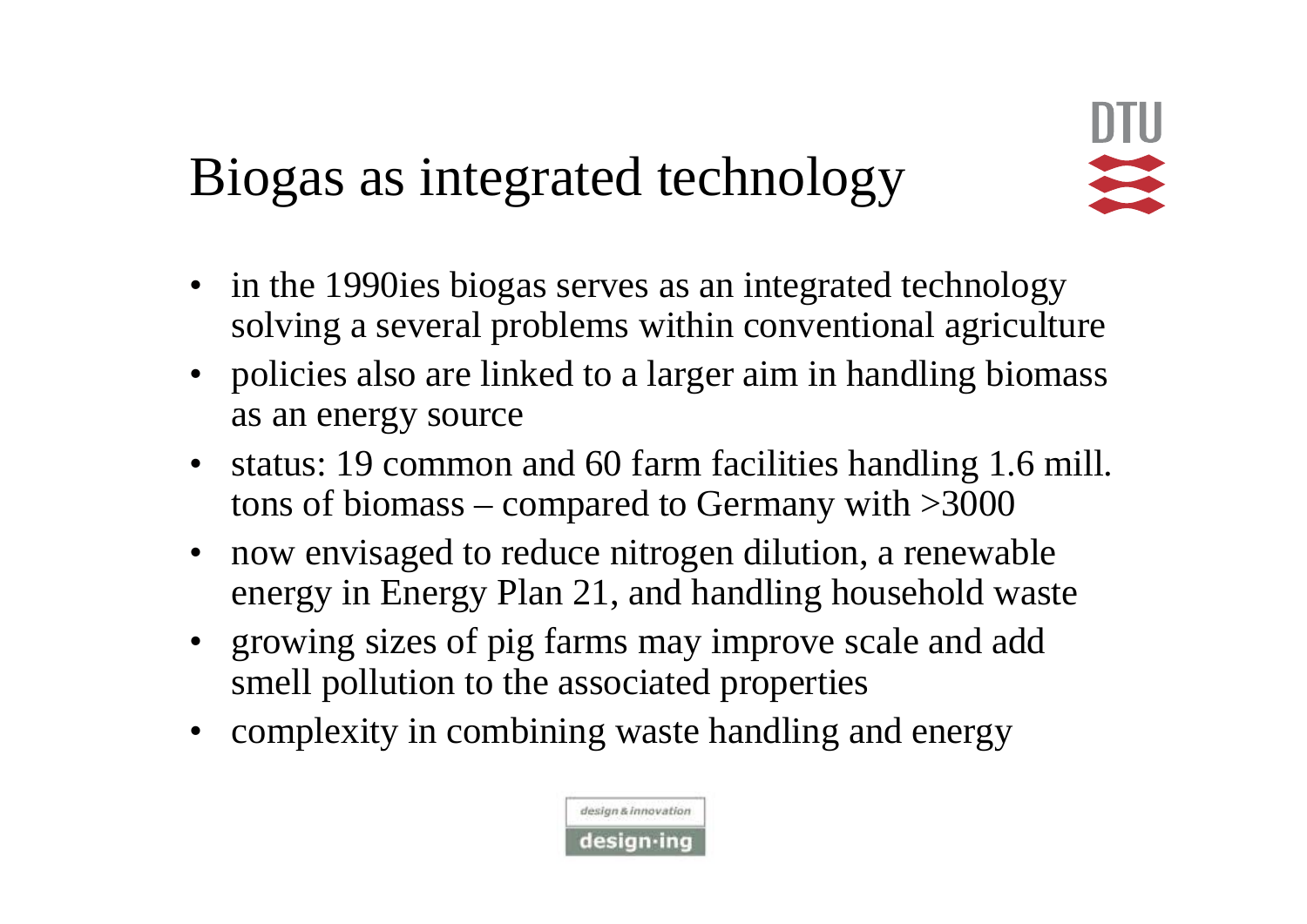#### Economics – mantras and masters

- framing of knowledge by disciplines are crucial for the types of advice they produce
- association of properties important for the assessment of energy technologies
- EU liberalisation created an opening for competition in mergers and strategic ownership of utilities and grid
- models used in energy planning dependent on rather stable assumptions not responding to technical change
- conclusions from a series of scenarios: least complex models are the most useful as they are more transparent and open for discussion

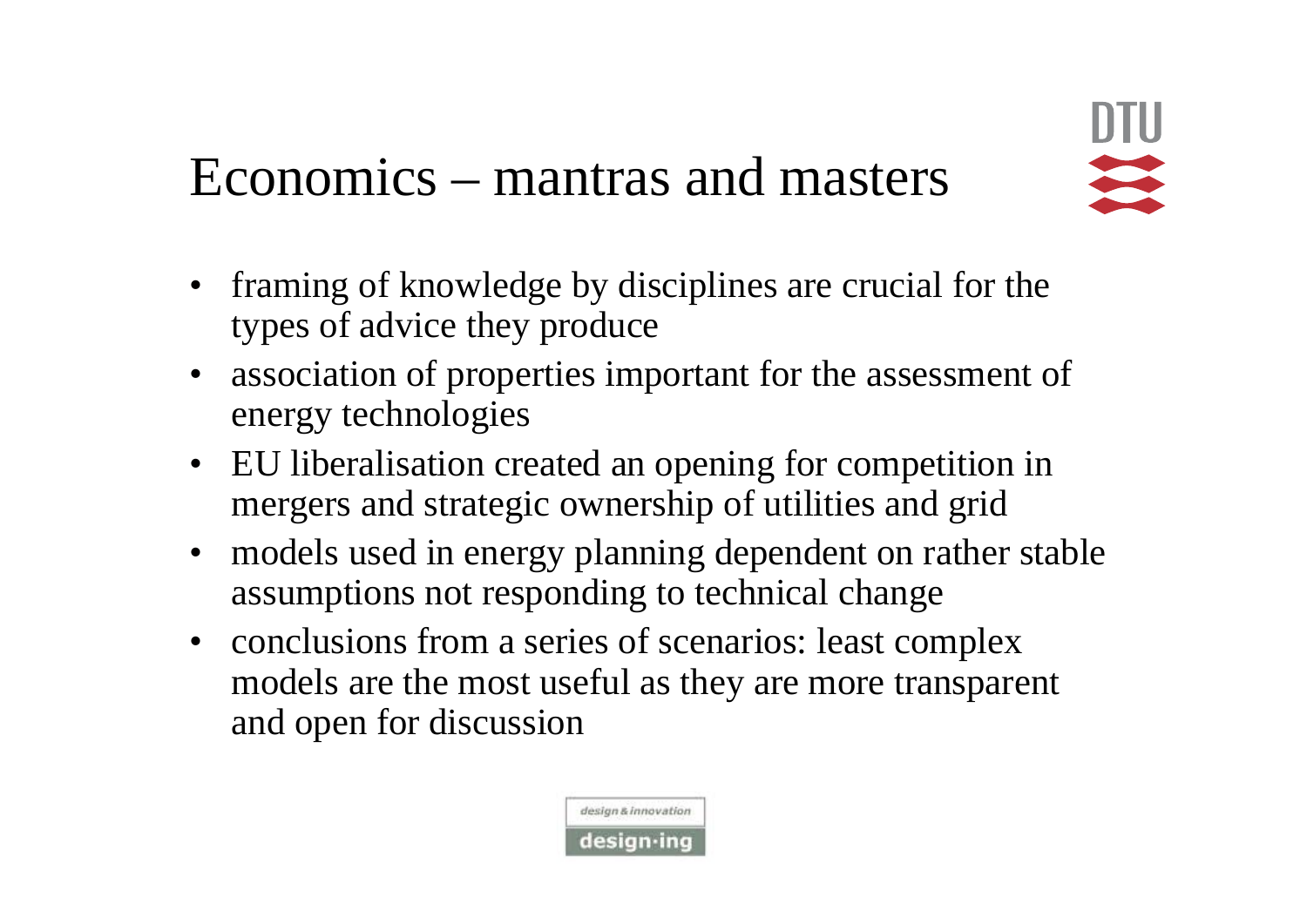#### Innovation contexts

- the specific societal and political context for innovation important for the outcome
- defining visions for energy technologies and their combination framing the innovative behavior
- defines configuration of actors involved in experimentation, learning, and diffusion
- innovative role and engagement of people and NGO's
- research has produced rather few results so far, as have laboratory experiments
- practical experimentation and scaling seem to be very crucial for success

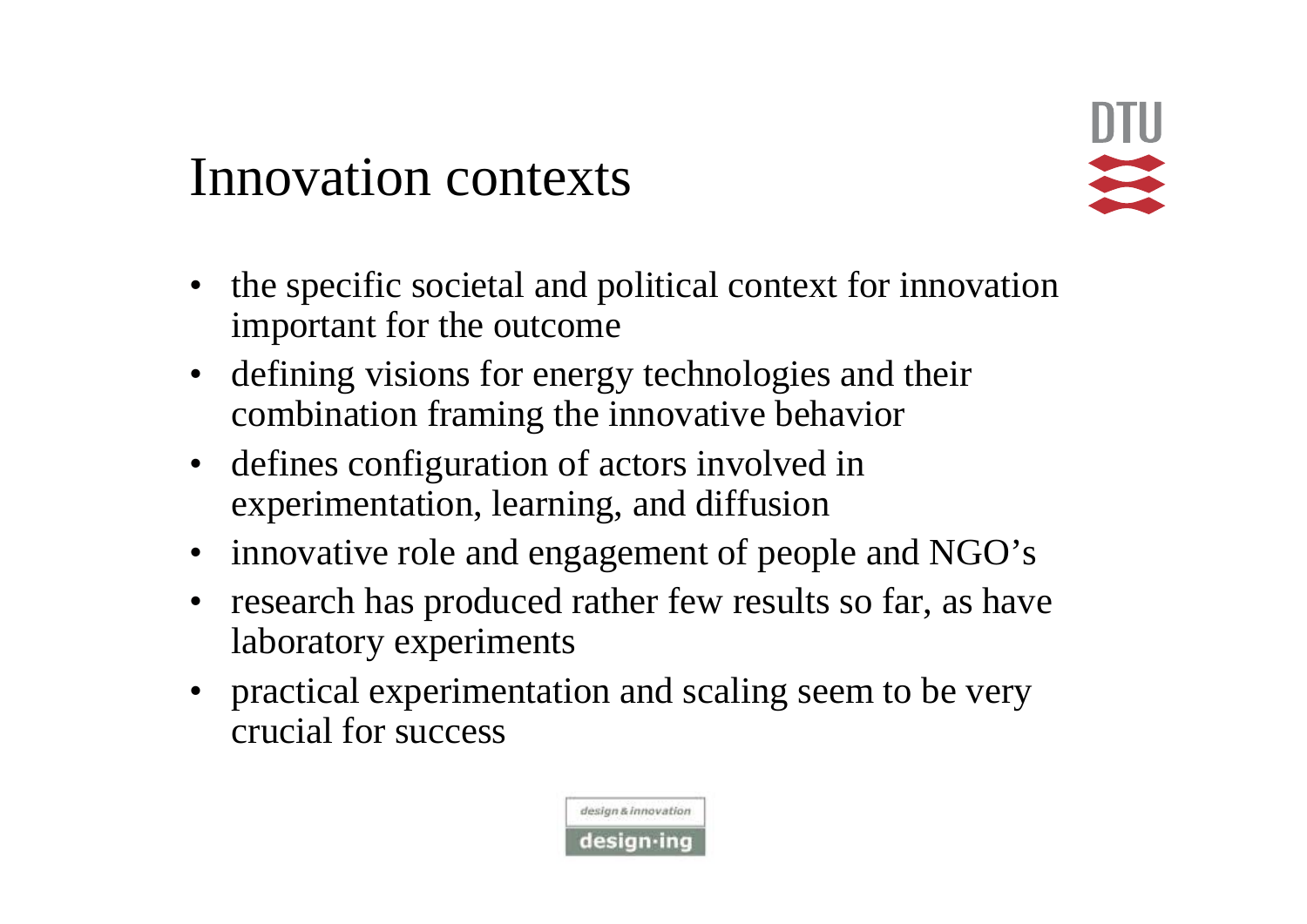#### Big and small disasters





3 MW turbine in Germany

and

small Danish backyard turbine crash



design & innovation design-ing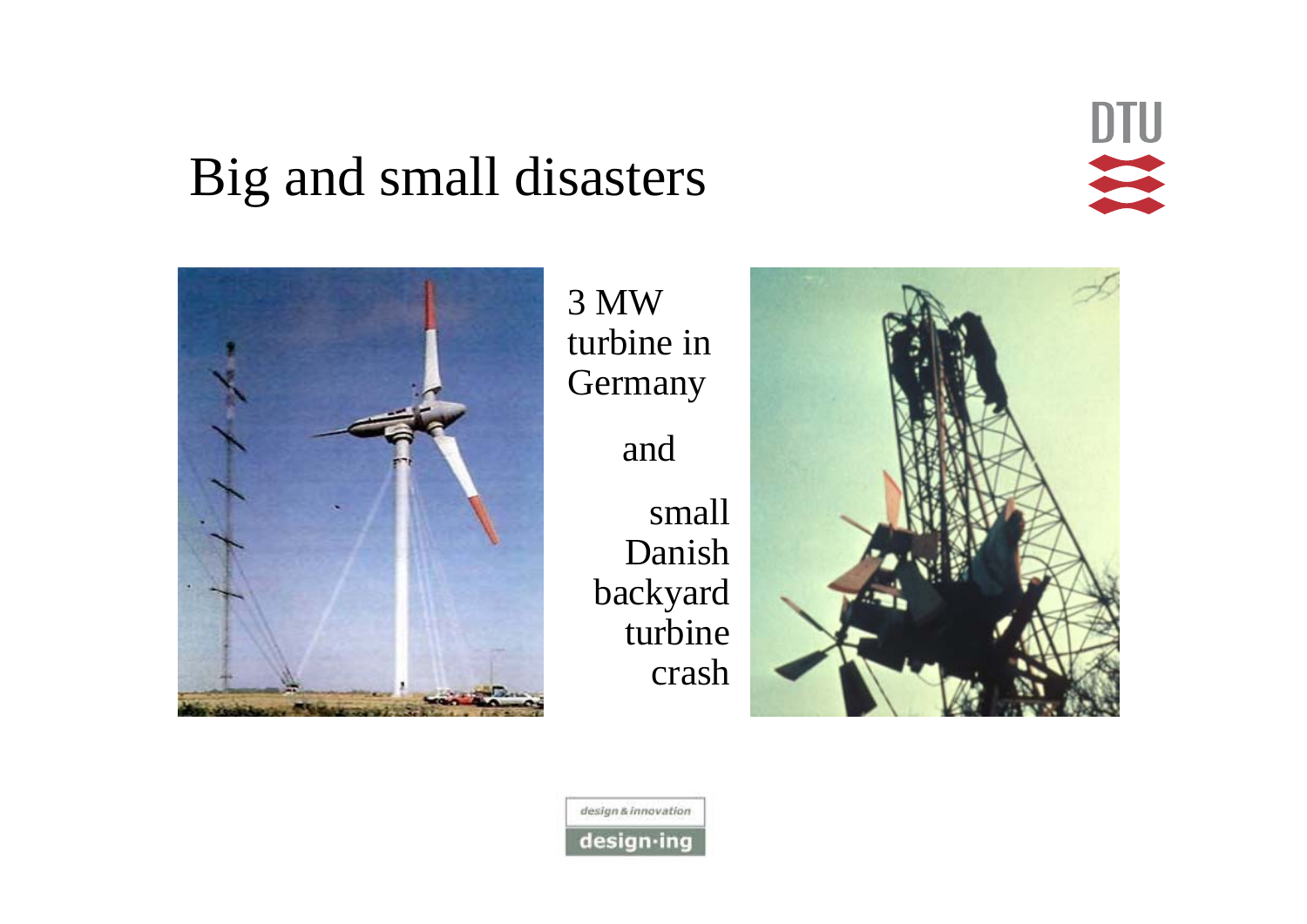### Policy – an interactive approach

- policy models often imply a centre of strong control and standards setting and consensus
- policy should be as much be considered a facilitator of interaction and experimentation
- continuous adjustment of policy measures needed to support the transformation from niche to main stream
- contemporary climate policies are top-down and dominated by rhetorical maneuvering
- innovation policy is dominated by research and generic technology hype